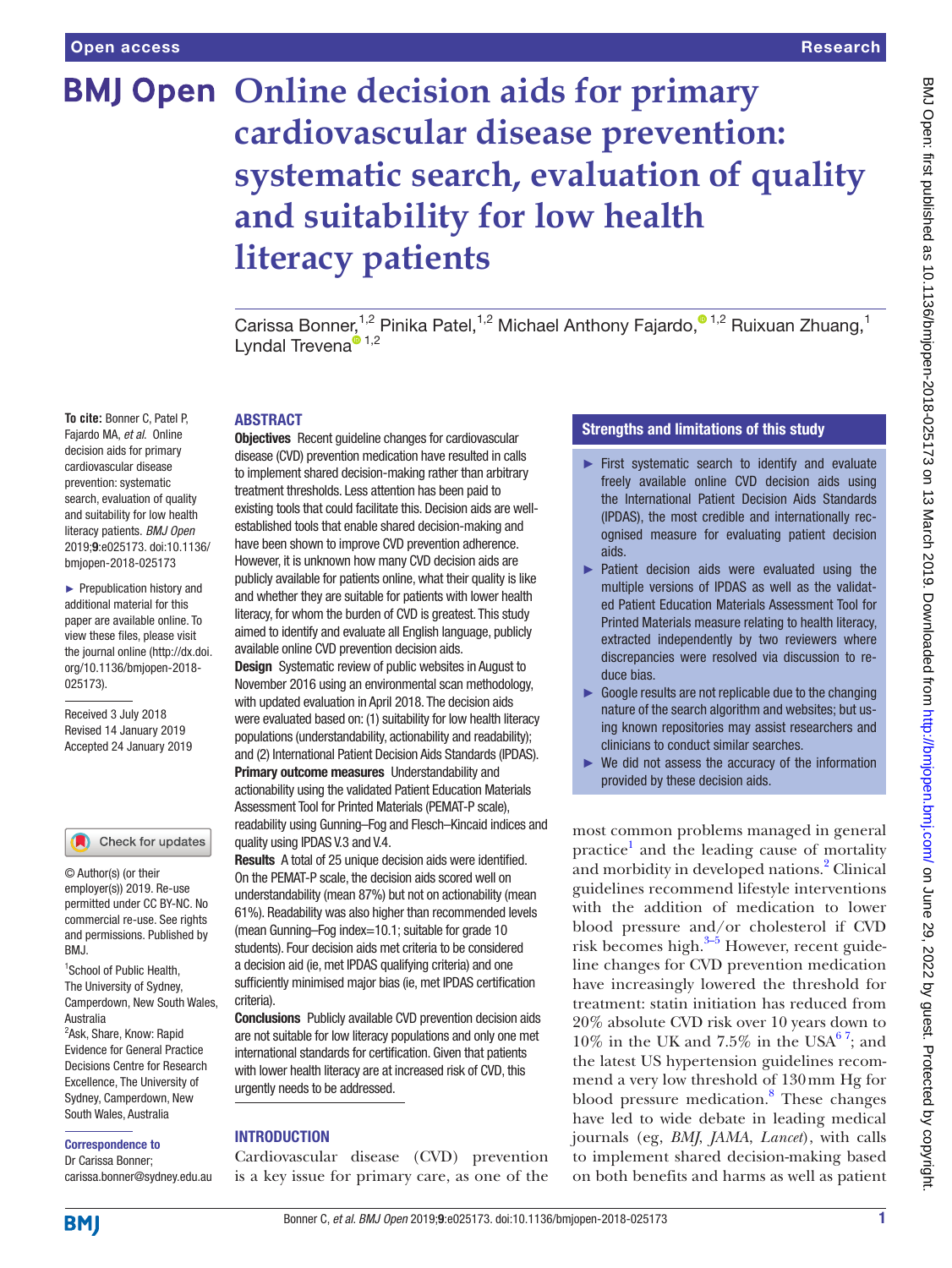preferences, rather than arbitrary treatment thresholds for CVD prevention. $6-10$ 

Shared decision-making is important in this context, because there are many ways to reduce risk and weighing up the benefits and harms of different options is dependent on individual preferences.[7 9](#page-6-5) For example, a 60-year-old female smoker with elevated blood pressure (130/80mm Hg) and cholesterol (5/1.8 total/high-density lipoprotein mmol/L) will have a 10% chance of a CVD event in the next 10 years based on the Framingham model (see [http://chd.bestsciencemedicine.com/calc2.](http://chd.bestsciencemedicine.com/calc2.html) [html](http://chd.bestsciencemedicine.com/calc2.html) for risk and intervention estimates using different models). She may prefer to avoid the side effects and costs of medication and focus on changing her lifestyle, $^{11}$  $^{11}$  $^{11}$ which could reduce her risk to 6% if she quit smoking, or 7% if she adopted a Mediterranean diet or increased her physical activity to high levels. Alternatively, she may be unwilling or unable to make these changes, $\frac{11}{11}$  and would prefer to reduce her risk to 7% with either low-moderate  $intensity$  statins<sup>12</sup> or blood pressure lowering medication.[13](#page-7-2) Although these options have different *relative* risk reduction benefits, when the baseline CVD risk is only 10% the *absolute* benefit is very similar, so patient preferences must be taken into account.

Little attention has been paid to existing tools that could facilitate shared decision-making in this context. Decision

aids are well established as an effective tool to help patients engage in shared decision-making about their health. International standards have been developed to ensure they provide evidence-based, unbiased information about benefits and harms, using multiple formats to enhance patient understanding (available at [http://ipdas.ohri.ca/](http://ipdas.ohri.ca/using.html) [using.html](http://ipdas.ohri.ca/using.html)). $^{14\,15}$  The latest Cochrane review on this topic found 105 RCTs evaluating decision aids, with positive effects on knowledge about options, value clarification and feelings of being better informed.<sup>16</sup>Patient decision aids for CVD prevention have been shown to improve uptake and self-reported adherence to preventive interventions $^{17}$ ; however not all decision aids have reported similar effects on adherence. The *Statin Choice* decision aid aimed at CVD prevention in diabetes did not report similar adherence to statins but did report that patients accurately perceived their risk for heart attack.<sup>18</sup>

The availability of high quality, understandable health information is particularly important considering the burden of CVD is greater for people with low health literacy. This means they do not have adequate skills to access, understand or use resources to manage their own health. The majority of the general population falls into this category, and this is associated with less regular healthcare access, lower uptake of prevention services, poorer self-management, greater medication errors, worse CVD

<span id="page-1-0"></span>

| <b>Table 1.</b> List of known decision aid repositories                                                          |                                                                                                                  |  |  |  |  |  |
|------------------------------------------------------------------------------------------------------------------|------------------------------------------------------------------------------------------------------------------|--|--|--|--|--|
| Organisation                                                                                                     | Website                                                                                                          |  |  |  |  |  |
| The Decision Aid Library Inventory (DALI) https://decisionaid.ohri.ca/AZlist.html<br>- Ottawa Research Institute |                                                                                                                  |  |  |  |  |  |
| Option grids                                                                                                     | http://optiongrid.org/                                                                                           |  |  |  |  |  |
| Agency for Healthcare Research and<br>Quality                                                                    | http://www.effectivehealthcare.ahrq.gov/tools-and-resources/patient-decision-aids/                               |  |  |  |  |  |
| NHS (accessible)                                                                                                 | http://sdm.rightcare.nhs.uk/shared-decision-making-sheets/                                                       |  |  |  |  |  |
| <b>NICE Decision Aids</b>                                                                                        | https://www.nice.org.uk/about/what-we-do/our-programmes/nice-guidance/nice-<br>guidelines/shared-decision-making |  |  |  |  |  |
| Mayo Clinic Decision Aids                                                                                        | http://www.mayoclinic.org/                                                                                       |  |  |  |  |  |
| <b>MAGIC SHARE-IT Public Guidelines/</b><br><b>Decision Aids</b>                                                 | https://www.magicapp.org/app#/guidelines                                                                         |  |  |  |  |  |
| Decision Boxes at Laval University                                                                               | http://www.decisionbox.ulaval.ca/                                                                                |  |  |  |  |  |
| Annalisa Decision Aids at Sydney<br><b>University</b>                                                            | http://healthedecisions.org.au/team/                                                                             |  |  |  |  |  |
| CeMPED Decision Aids at Sydney<br>University                                                                     | http://www.psych.usyd.edu.au/cemped/com_decision_aids.shtml                                                      |  |  |  |  |  |
| for Risk Literacy                                                                                                | Health Fact Boxes at the Harding Centre https://www.harding-center.mpg.de/en/health-information/fact-boxes       |  |  |  |  |  |
| Cochrane Decision Aids for<br>Muskuloskeletal group                                                              | http://musculoskeletal.cochrane.org/decision-aids                                                                |  |  |  |  |  |
| Patient Decision Aids site (mostly NHS,<br>OG, M)                                                                | http://patient.info/decision-aids                                                                                |  |  |  |  |  |
| NHS (restricted access)                                                                                          | http://sdm.rightcare.nhs.uk/pda/                                                                                 |  |  |  |  |  |
| Annalisa Decision Aids at Norway<br>(restricted access)                                                          | https://mybetterdecisions.org/                                                                                   |  |  |  |  |  |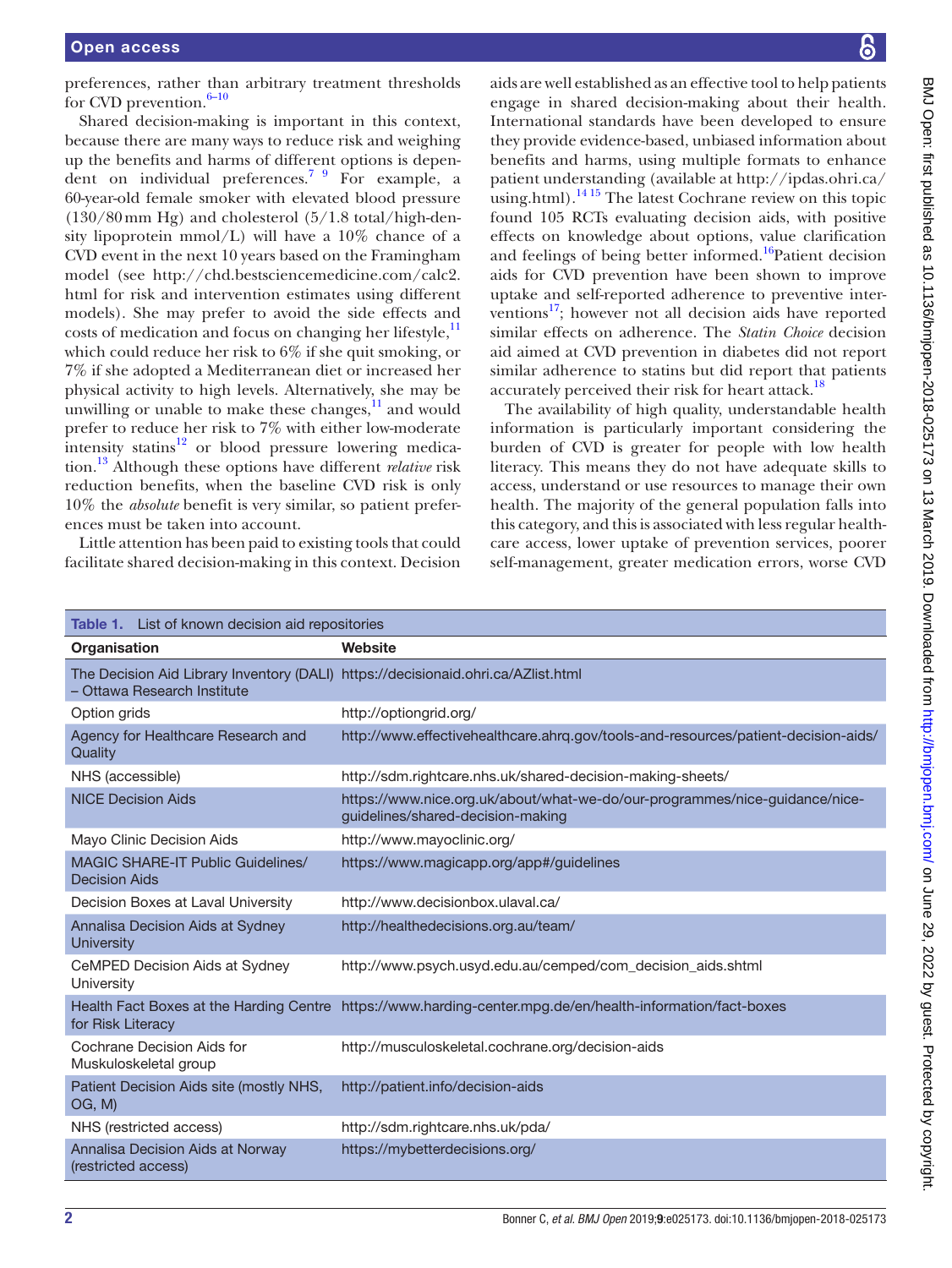Open access

health literacy skills when developing online shared decision-making tools, which are likely to be accessed with little support from health professionals. This study aimed to systematically review the online environment for patient decision aids relating to primary CVD prevention, and evaluate their quality based on international patient decision aid standards and health literacy criteria. **METHODS** Inclusion and exclusion criteria Decision aids were considered if they met all inclusion criteria: (1) focus on primary prevention (ie, not secondary prevention or treatment for established CVD), (2) provides information about blood pressure medication, cholesterol lowering medication and/or aspirin, (3) freely available, and (4) written in English. Exclusion criteria included: (1) could not be viewed due to technical problems after two attempts, (2) developed by a company with a vested interest in medication (eg, pharmaceutical)

outcomes and increased all-cause mortality.<sup>19-21</sup> It is therefore important to consider the needs of patients with low

or (3) targeted at health professionals or clinicians.

# Search methods

An environmental scan can be described as an efficient and organised means to collect specific information on a given topic/institution that is pertinent to its internal workings and external influences/surrounding.<sup>22</sup> Part of the process involves a purposive approach to a search



<span id="page-2-0"></span>Figure 1 Preferred Reporting Items for Systematic Reviews and Meta-Analysis flow diagram of searcher results (searcher 1 PP, searcher 2 RZ).

from which the search is then exploded. For this study, we identified known online decision aid repositories (see [table](#page-1-0) 1) as the most likely sources to contain relevant information pertinent to this study. Our second source was from Google Australia.

Two independent searchers (PP and RZ) were instructed to reset their cache in their web browsers before each Google search to minimise the effect of Google search optimisation. The final search terms after piloting included 11 for CVD/medication and 2 for decision aids. The lead researchers (CB, LT) and the two independent searchers agreed on 11 specific terms for CVD/medication: cardiovascular disease, heart disease, stroke, heart attack, hypertension, hypercholesterolemia, hypercholesterolaemia, aspirin, blood pressure medication, cholesterol medication and statin, and two specific terms for decision aids: decision aid and decision support (see online [supplementary appendix](https://dx.doi.org/10.1136/bmjopen-2018-025173)  [table A1](https://dx.doi.org/10.1136/bmjopen-2018-025173) for search strategy). Additional terms were pilot tested before settling on the final list. A single CVD/medication term and a single decision aids term were combined for each search, resulting in 22 unique Google searches. The first 50 results for each unique Google search were exported (not including web advertisements), providing a pool of 1100 results to be title scanned for each searcher (2200 results in total). Scanning the first 100 search results for the first few searches found no additional resources after the first 50 results, so the cut-off of 50 was retained.

The two independent searchers conducted this search as part of a Master of Public Health degree capstone unit during August to November 2016. In March 2017, an independent rater (CB) reconciled these search results at the earliest stage feasible (see [figure](#page-2-0) 1), and the original searchers completed any missing ratings for the final data set. Only websites that were still working when the third independent rater reconciled the lists were included. Duplicates were considered either as identical web addresses or identical PDFs.

# Evaluation and data extraction

The two independent searchers rated the content of each decision aid using a validated tool to assess whether printed materials are suitable for people with low health literacy, the Patient Education Material Evaluation Tool for Print Materials (PEMAT-P).<sup>[23](#page-7-9)</sup> PEMAT-P includes two subscales: (1) understandability, which is a measure of how well a person is able to process and explain the key message of the material; and (2) actionability, which is a measure of how well a person is able to identify what to do based on the information presented. Items were rated on a binary scale (Yes/No) with some items provided a 'Not Applicable' option. Final understandability and actionability scores were calculated as a percentage of 'Yes' ratings for all items not including 'not applicable' ratings; higher percentages indicate better understandability or actionability. Intraclass correlations were calculated using SPSS V.25. For the two independent searchers, the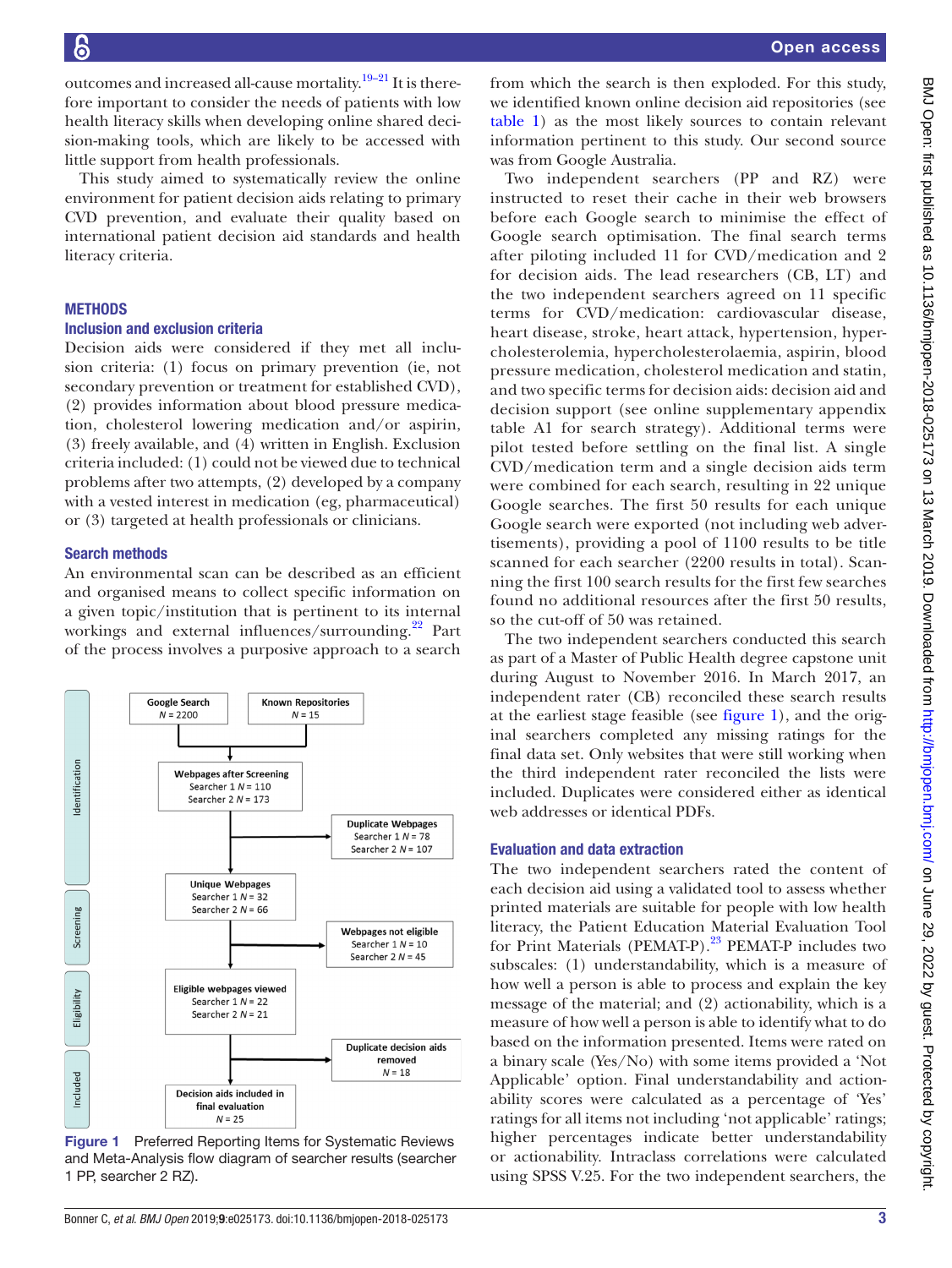intraclass correlation for final understandability scores was 0.51 and for actionability scores was 0.48. Conflicts for individual PEMAT-P items were therefore resolved by the third rater (MF, after discussion with CB) to finalise the PEMAT-P score for each individual decision aid. A threshold of 70% was used to determine whether the decision aid was understandable or actionable.<sup>21</sup>

#### **Readability**

Each decision aid's readability was measured using the Gunning–Fog index, which is an index that estimates the formal years of (US) education an individual needs to understand the text.<sup>24</sup> Scores range from 0 to 20 which corresponds to the US grade level that the text should be easily understood by, for example, a score of 6 would indicated the test should be easily understood by those educated to the sixth grade level in the US schooling system. The Flesch–Kincaid Reading Ease score was also calculated with higher scores indicating greater ease of comprehension. Scores range from 0 to 100 where a score of about 70–80 is the equivalent to school grade 7.[25](#page-7-12) The intraclass correlation between two independent ratings was high (Gunning–Fog Index was 0.91 and Flesch–Kincaid was 0.94) so the average of the two scores were used as the final index.

#### International Patient Decision Aids Standards checklist

The two independent researchers (PP and RZ) each completed a checklist based on version 3 of the International Patient Decision Aids Standards instrument (IPDASi) items, with discrepancies resolved by a third rater (MF, after discussion with CB). IPDASi V.3 has three domains: criteria used to be defined as a patient decision aid (seven items), criteria to lower risk of making a biased decision (nine items), other criteria indicating quality (thirteen items). Criteria used to be defined as a patient decision aid were rated on a yes/no scale and the other two domains were rated on a four-point Likert scale (1=strongly disagree to 4=strongly agree). In addition, two independent raters (PP and MF) used the IPDASi-Short Form (IPDASi-SF) to assess the same decision aids on a quantitative scale.<sup>14</sup> Each item is rated on a four-point Likert scale (1=strongly disagree, 4=strongly agree). Total scores are calculated by the sum of all items and then converted into a value out of 100. Higher values indicate closer agreement with meeting the criteria of a decision aid. The IPDASi-SF is a shortened version of the third iteration of the IPDAS. The short form has demonstrated a 0.87 Pearson's r correlation with the IPDASi 47-item version.[14](#page-7-3) In April 2018, the evaluation was repeated by two researchers (CB and MF) using IPDAS V.4, an updated version of IPDAS V.3 that reclassified the items into three domains with some revised wording and had collapsed some items into one. The new domains were qualifying, certification and quality. Qualifying criteria, if all met, identify the material as a decision aid. Certification criteria are those deemed essential to avoid harmful bias and all six criteria need to be met (ie, scored 3 or

more) for the decision aid to be considered certified. Quality criteria on the other hand were items considered desirable but not essential to avoid harmful bias. All decision aids in the original evaluation were still publicly available at this time. Qualifying criteria are measured on a binary yes/no scale and certification and quality criteria are measured on a four-point Likert scale. To qualify as a decision aid, all six qualifying criteria must be met. To be certified as a decision aid, all six certifying criteria must score at least 3. Agreement for the *qualifying* items ranged from 64% to 100% and the average intraclass correlation coefficient between independent ratings for *quality* and *certifying* items were 0.16 and 0.34, respectively. Questions relating to screening tests were not used.

#### Patient and public involvement

The development of this research question was informed by the IPDAS, which has involved an extensive consultation process over many years to produce health decision-making tools that are useful and effective for patients. This study did not recruit patients or members of the public, so they were not specifically involved.

# **RESULTS**

The search of 15 known repositories and 2200 Google search results yielded 25 unique CVD prevention decision aids (see [figure](#page-2-0) 1). [Table](#page-4-0) 2 details the overall evaluation of the decision aids; and [table](#page-5-0) 3 presents scores by individual decision aid. Online [supplemen](https://dx.doi.org/10.1136/bmjopen-2018-025173)[tary appendix table A2](https://dx.doi.org/10.1136/bmjopen-2018-025173) provides the full IPDAS checklist item results and web archive URLs for the included decision aid webpages.

# Evaluation of the quality of the decision aids

For the version 3 IPDASi-SF (short form) scale, the Pearson's r correlation between the two raters was 0.76 and the mean (SD) score was 64.56 (10.80) out of a maximum 100. For the version 3 IPDAS evaluation (see online [supplementary appendix table A3](https://dx.doi.org/10.1136/bmjopen-2018-025173) for individual scoring per item for each decision aid), none of the decision aids met all qualifying criteria to be defined as a patient decision aid and the median was 71% (5 out of 7 criteria met). None of the decision aids met all criteria to lower the risk of making a biased decision, and the median was 33%. None of the decision aids met all criteria to indicate quality, and the median was 85%. For the version 4 IPDAS evaluation (see online [supple](https://dx.doi.org/10.1136/bmjopen-2018-025173)[mentary appendix table A4](https://dx.doi.org/10.1136/bmjopen-2018-025173) for individual scoring per item for each decision aid), four decision aids met the criteria to *qualify* for a decision aid and the median was 83% (5 out of 6 criteria met) ranging from 2 to 6. One decision aid scored 3 or above on all six items to *certified* as a decision aid and the median was 50% (3 out of 6 items) ranging from 1 to 6. The median quality criteria that scored 3 or above was 30% (7 out of 23 criteria) ranging from 1 to 12 items.

A central component of decision aids is to present all options, risks and benefits in a balanced and unbiased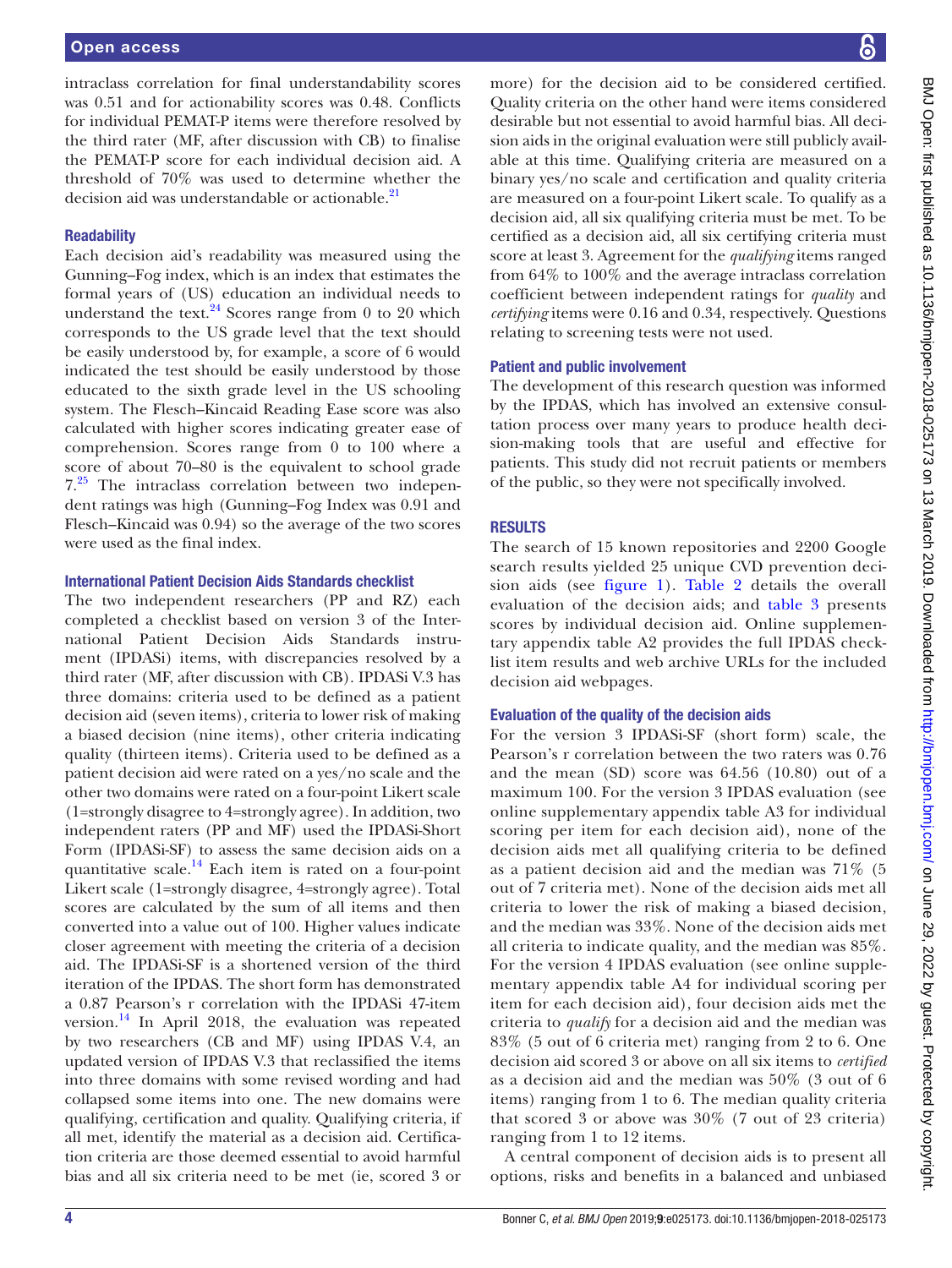<span id="page-4-0"></span>

| <b>Table 2</b> Evaluation for included decisions aids (n=25) |                          |                 |  |  |  |  |  |  |  |
|--------------------------------------------------------------|--------------------------|-----------------|--|--|--|--|--|--|--|
| <b>Decision aid evaluation</b>                               |                          |                 |  |  |  |  |  |  |  |
| Intervention options                                         |                          | Count (%)       |  |  |  |  |  |  |  |
| Medication                                                   |                          |                 |  |  |  |  |  |  |  |
| <b>Cholesterol lowering</b>                                  |                          | 14 (56)         |  |  |  |  |  |  |  |
| Blood pressure lowering                                      |                          | 5(20)           |  |  |  |  |  |  |  |
| Aspirin                                                      | 8(32)                    |                 |  |  |  |  |  |  |  |
| Lifestyle *                                                  |                          |                 |  |  |  |  |  |  |  |
| Any lifestyle change included                                |                          | 7(28)           |  |  |  |  |  |  |  |
| Quit smoking                                                 | 3(12)                    |                 |  |  |  |  |  |  |  |
| Improve diet                                                 |                          | 2(8)            |  |  |  |  |  |  |  |
| Increase physical activity                                   |                          | 2(8)            |  |  |  |  |  |  |  |
| Lose weight                                                  |                          | 2(8)            |  |  |  |  |  |  |  |
| IPDAS <sup>+</sup>                                           | Median                   | Min-Max         |  |  |  |  |  |  |  |
| V <sub>0</sub> 3                                             |                          |                 |  |  |  |  |  |  |  |
| Criteria used to be defined as a patient DA                  | 5 or 71%                 | 3-6 or 43%-86%  |  |  |  |  |  |  |  |
| Criteria to lower risk of making a biased decision           | 33%                      | 11%-86%         |  |  |  |  |  |  |  |
| Other criteria indicating quality                            | 82%                      | 0%-100%         |  |  |  |  |  |  |  |
| V.4                                                          |                          |                 |  |  |  |  |  |  |  |
| Qualifying criteria met (six items, yes or no)               | 5 or 83%                 | 2-6 or 33%-100% |  |  |  |  |  |  |  |
| Certification criteria met (six items, score ≥3/4)           | 3 or 50%                 | 1-6 or 17%-100% |  |  |  |  |  |  |  |
| Quality criteria met (23 items, score $\geq 3/4$ )           | 7 or 30%                 | 1-12 or 4%-52%  |  |  |  |  |  |  |  |
| <b>Health literacy evaluation</b>                            | Mean (SD)                |                 |  |  |  |  |  |  |  |
| <b>PEMAT-P</b>                                               |                          |                 |  |  |  |  |  |  |  |
| Understandability                                            | 87(7.1)                  |                 |  |  |  |  |  |  |  |
| Actionability                                                | 61 $(24.6)$ <sup>±</sup> |                 |  |  |  |  |  |  |  |
| Readability                                                  |                          |                 |  |  |  |  |  |  |  |
| Gunning-Fog                                                  | 9.9(1.9)                 |                 |  |  |  |  |  |  |  |
| Flesch-Kincaid                                               | 61.8 (10.3)              |                 |  |  |  |  |  |  |  |

\*Lifestyle changes will be less than the total sum of its subcategories as one decision aid may have multiple options.

†Percentages for the criteria to lower the risk of making a biased decision and criteria for indicating quality in IPDAS V.3 do not have counts because these items have an N/A response option, so using raw counts would not be an appropriate comparison.

‡These are mean and SD percentage values.

DA, decision aid; IPDAS, International Patient Decision Aids Standards; PEMAT-P, Patient Education Material Evaluation Tool for Print Materials.

way, with visual representation of numerical information. Nineteen decision aids provided only one intervention option (73%), whereas the remaining six provided 2–7 different options (27%). The presentation of harms versus benefits in icon arrays was highly variable. Icon arrays are graphic representations to show abstract probabilities as more concrete frequencies (eg,  $2\% = 2$ ) coloured dots out of 100 black dots), and are considered best practice for risk communication. $26$  Of the 12 decision aids that used icon arrays, 5 (42%) presented only benefits in icon arrays and 7 (58%) presented benefits and harms in icon arrays. Of the seven that presented benefits and harms in icon arrays, four (57%) combined benefits and harms in one icon array and three (43%) separated them. Of the four that combined benefits and

harms in one icon array, one (25%) separated the benefits and harms and three (75%) overlapped the benefits and harms.

# Evaluation of suitability for low health literacy populations

For the PEMAT-P evaluation, the decision aids generally scored well on understandability but lower on actionability. The average understandability score was 87% (SD=7.1%) and actionability was  $61\%$  (SD=24.6%). For readability, the average Gunning–Fog index was 9.9 (SD=1.9) and Flesch–Kincaid was 61.8 (SD=10.3), indicating that a US school grade of 9 is required to understand the information. The Pearson's r correlation between understandability and readability was −0.60 for Gunning–Fog and 0.59 for Flesch–Kincaid.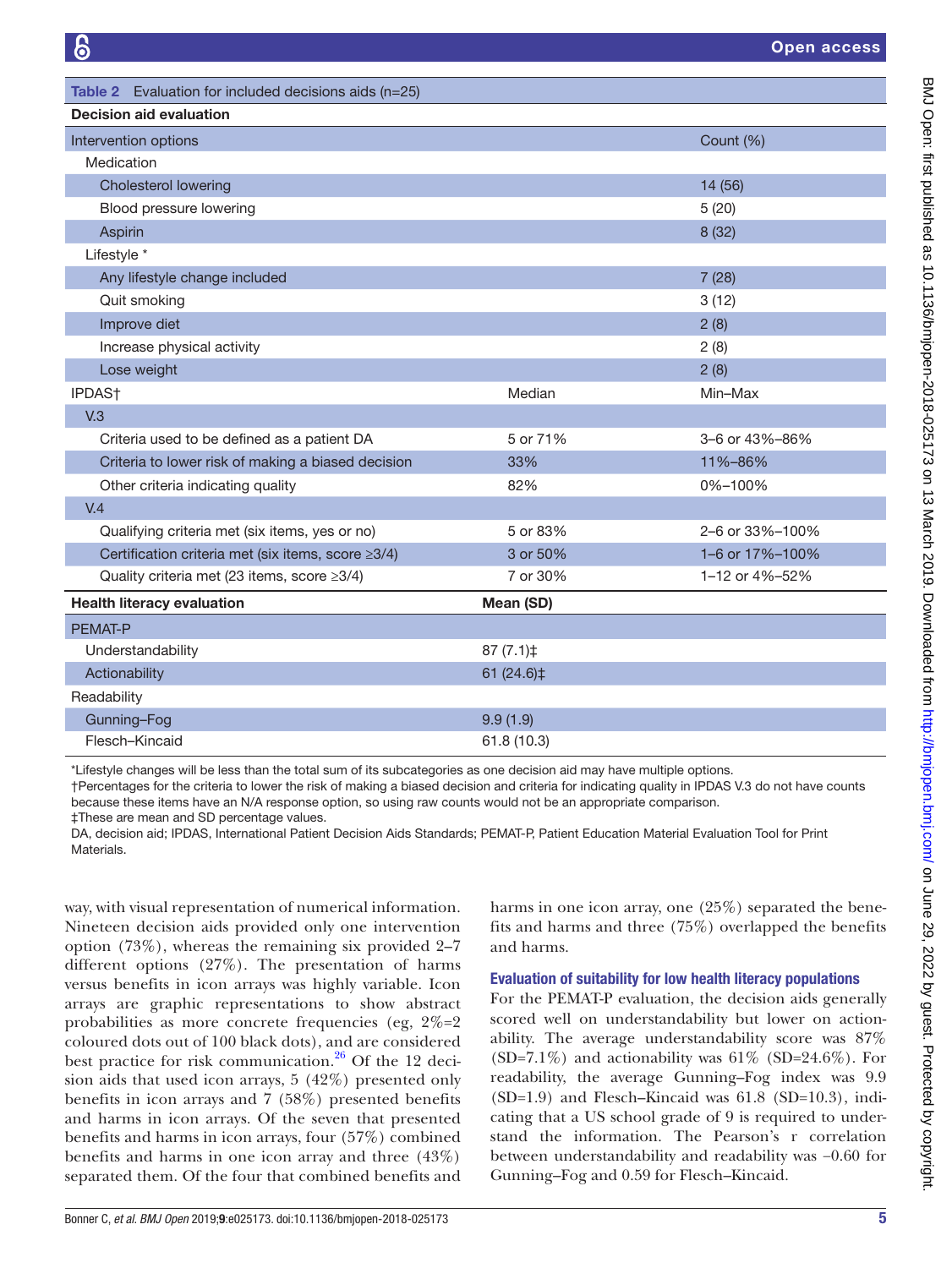# <span id="page-5-0"></span>Table 3 Individual evaluation of included decision aids (n=25)

|       | ratings                                               | <b>Patient Education Material</b><br><b>Evaluation Tool for Print Materials</b> |                                       | <b>International Patient Decision</b><br><b>Aids Standards ratings</b> |         | <b>Readability ratings</b>            |  |
|-------|-------------------------------------------------------|---------------------------------------------------------------------------------|---------------------------------------|------------------------------------------------------------------------|---------|---------------------------------------|--|
| ID    | <b>Understandability Actionability</b><br>$(0 - 100)$ | $(0 - 100)$                                                                     | <b>V3-SF overall</b><br>score (0-100) | V4 quality criteria<br>rated $\geq$ 3 (23 items) Fog (0-20)            | Gunning | <b>Flesch reading</b><br>ease (0-100) |  |
| DA_01 | 94.1                                                  | 66.7                                                                            | 60.9                                  | 10                                                                     | 8.3     | 63.9                                  |  |
| DA_02 | 93.8                                                  | 83.3                                                                            | 72.7                                  | 9                                                                      | 9.9     | 63.7                                  |  |
| DA_03 | 92.9                                                  | 71.4                                                                            | 81.3                                  | 11                                                                     | 7.8     | 73.9                                  |  |
| DA 04 | 92.9                                                  | 71.4                                                                            | 81.3                                  | 12                                                                     | 8.8     | 70.9                                  |  |
| DA_05 | 92.9                                                  | 71.4                                                                            | 81.3                                  | $6\phantom{1}$                                                         | 8.5     | 65.4                                  |  |
| DA_06 | 85.7                                                  | 60.0                                                                            | 51.6                                  | 4                                                                      | 8.0     | 69.7                                  |  |
| DA_07 | 92.9                                                  | 16.7                                                                            | 64.8                                  | $\overline{7}$                                                         | 10.9    | 55.4                                  |  |
| DA_08 | 85.7                                                  | 20.0                                                                            | 64.8                                  | 7                                                                      | 9.7     | 63.4                                  |  |
| DA_09 | 82.4                                                  | 66.7                                                                            | 65.6                                  | 9                                                                      | 10.3    | 59.4                                  |  |
| DA_10 | 75.0                                                  | 60.0                                                                            | 46.1                                  | $\mathbf{1}$                                                           | 11.8    | 46.1                                  |  |
| DA_11 | 76.9                                                  | 60.0                                                                            | 46.9                                  | $\overline{2}$                                                         | 11.1    | 48.6                                  |  |
| DA_12 | 88.2                                                  | 83.3                                                                            | 61.7                                  | 7                                                                      | 7.2     | 76.0                                  |  |
| DA_13 | 88.2                                                  | 83.3                                                                            | 61.7                                  | $\overline{7}$                                                         | 7.2     | 75.7                                  |  |
| DA_14 | 88.2                                                  | 83.3                                                                            | 61.7                                  | $\overline{7}$                                                         | 7.1     | 76.3                                  |  |
| DA_15 | 81.3                                                  | 33.3                                                                            | 63.3                                  | $\overline{7}$                                                         | 11.1    | 63.4                                  |  |
| DA_16 | 81.3                                                  | 33.3                                                                            | 63.3                                  | 7                                                                      | 11.1    | 62.3                                  |  |
| DA_17 | 81.3                                                  | 33.3                                                                            | 63.3                                  | $\overline{7}$                                                         | 11.4    | 61.9                                  |  |
| DA_18 | 73.3                                                  | 60.0                                                                            | 71.9                                  | 10                                                                     | 13.7    | 37.1                                  |  |
| DA_19 | 80.0                                                  | 60.0                                                                            | 71.9                                  | 11                                                                     | 13.2    | 40.4                                  |  |
| DA_20 | 94.1                                                  | 100.0                                                                           | 69.5                                  | $\boldsymbol{9}$                                                       | 11.8    | 56.7                                  |  |
| DA_21 | 81.3                                                  | 33.3                                                                            | 69.5                                  | 8                                                                      | 11.4    | 63.0                                  |  |
| DA_22 | 87.5                                                  | 20.0                                                                            | 65.6                                  | 7                                                                      | 11.6    | 57.8                                  |  |
| DA_23 | 100.0                                                 | 100.0                                                                           | 78.9                                  | $6\phantom{1}$                                                         | 9.0     | 66.9                                  |  |
| DA 24 | 94.1                                                  | 80.0                                                                            | 41.4                                  | 3                                                                      | 7.7     | 66.5                                  |  |
| DA_25 | 94.1                                                  | 80.0                                                                            | 53.1                                  | 6                                                                      | 10.0    | 60.5                                  |  |

# **DISCUSSION**

# Principal findings

This review found 25 CVD prevention decision aids available to the public online, with the majority of them focussing on a single medication as the primary line of prevention against a potential future CVD event. Overall, the decision aids were very understandable but only had moderate actionability and a high readability level beyond the health literacy level of the general population. Most people would therefore have difficulty taking action based on the information in these decision aids, even though their primary purpose is to help the decision-making process. Of particular concern is that only 1 of the 25 decision aids met the most recent international criteria for certification, but the short form scores and quality checklist were reasonably high indicating decent quality overall. This means many decision aids would only require minor additions to reach certification standards; but the issues for low health literate patients would remain.

# Strengths and weaknesses

The strengths of this study include a systematic review and evaluation process with multiple independent searchers/raters. The main limitation is the replicability of conducting a systematic search using online search engines like Google. The dynamic nature of the web with constant variation in website content and metadata means that no search is perfectly replicable even though the cache was cleared between search terms. However, the methods used are likely to have captured the most common and popular search results, since many duplicates were removed between the two searchers. Additional decision aids could have been found by a different searcher, search engine or geographical location and in other languages, which could produce different findings about the overall suitability for low health literate patients. However, this paper provides a list of known repositories of decision aids, including the primary source of IPDAS-assessed decision aids, to guide future researchers.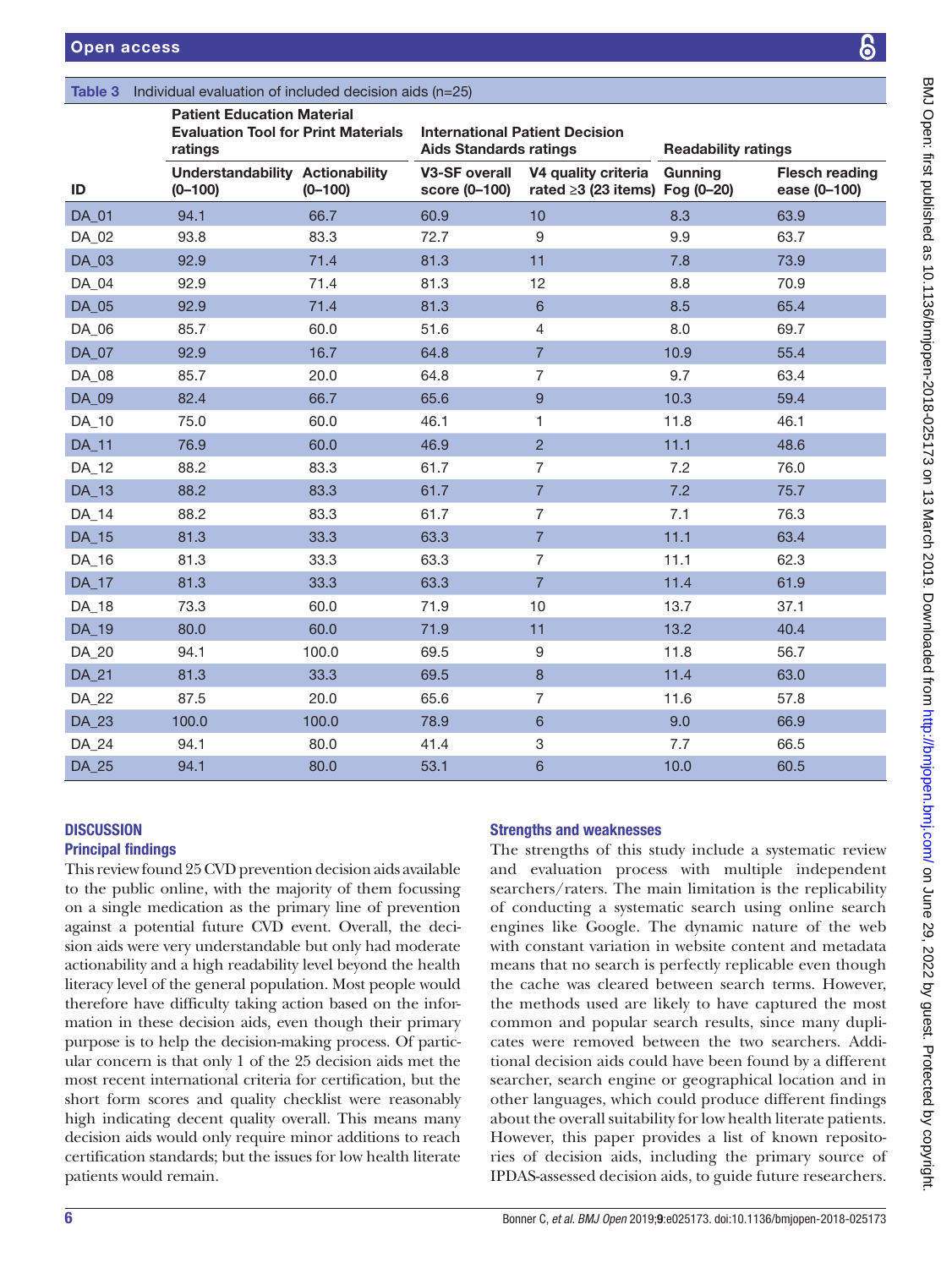Open access

This may improve the consistency of current and future findings. It also highlights the need for a central reputable location for decision aids that consumers could be referred to rather than search for their own.

#### Comparison to other research

The methods and findings of this study are comparable to two other environmental scans of prenatal decision aids, which also identified issues with presenting unbiased information about both benefits and harms.<sup>27</sup> <sup>28</sup> Other studies using PEMAT-P for patient education materials have found poor results (CVD decision aids in this study: 87% and 61%; CVD risk calculators: 64% and 19%; online heart failure websites: 56% and 35%; printed lifestyle information for chronic kidney disease: 52% and 37%; for PEMAT-P understandability and actionability scores, respectively). $29-31$  The IPDAS criteria for decision aid development may have led to higher quality patient education materials, but there is still room for improvement on actionability and readability levels.

#### Implications and future research

CVD prevention decision aids could be improved to better meet quality criteria and make them suitable for low health literacy populations. In particular, this needs to include: (1) a basic explanation of what CVD is and what CVD risk means, since the mechanism for how this leads to events like heart attack and stroke was rarely explained; (2) inclusion of both medication and lifestyle intervention options to enable a fully informed choice, as there tended to be a focus on single medication options; (3) balanced presentation of risks and benefits using visual communication aids such as icon arrays, since few decision aids used best practice risk communication strategies in an equal way for both the benefit and harm of options (eg, reduced chance of CVD event versus chance of side effects); and (4) more support for what actions to take based on the decision made.<sup>2</sup>

Several IPDAS items required substantial discussion between raters to decide on the best way to apply them consistently, indicating that further work is needed to provide a reliable tool for certifying decision aids. For example, decision aids that compared a single medication option versus doing nothing were easier to rate highly on balanced presentation than those with multiple options, even though the latter enables a more fully informed choice. In addition, the items did not cover: (1) health literate design issues (eg, use of white space, images that are consistent with text and clear direction for next steps); (2) assessment of the accuracy of the information provided (eg, whether the risks and benefits presented were based on the latest systematic review, if available); (3) ease of access for the intended audience, particularly for low health literacy populations; or (4) how effective the decision aid was, even when an evaluation had been conducted. Work on these issues is ongoing, with particular attention in the US following legislative changes to certify decision aids.<sup>32</sup> The IPDAS criteria were more

reliable when used by raters who were more familiar with decision aids at a later stage of the project, suggesting a need for structured training in using IPDAS rating scales.

#### **CONCLUSION**

To meet the needs of the general population who are likely to have low health literacy, CVD prevention decision aids need to improve actionability and readability, and better address basic certifying criteria such as explaining CVD and ensure that all options are presented in an unbiased way with visual support for benefits and harms.

Acknowledgements We thank Pauline Ledermann for assistance with calculating the readability scores.

Contributors CB contributed to the conceptualisation, methodology, data analysis and interpretation and drafting the manuscript. PP and RZ contributed to the methodology, data collection and revising the manuscript. MAF contributed to the data analysis and revising the manuscript. LT contributed to the conceptualisation, methodology and revising the manuscript.

Funding The study was supported by grants from the National Heart Foundation of Australia (Vanguard Grant 101326), the Royal Australian College of General Practitioners and Therapeutic Guidelines (TGL/RACGP Research Grant TGL16b).

Competing interests None declared.

Patient consent for publication Not required.

Provenance and peer review Not commissioned; externally peer reviewed.

Data sharing statement Website URLs containing the CVD Decision Aids are available in Supplementary Files. Descriptive and evaluative data are also available within Supplementary Files.

Open access This is an open access article distributed in accordance with the Creative Commons Attribution Non Commercial (CC BY-NC 4.0) license, which permits others to distribute, remix, adapt, build upon this work non-commercially, and license their derivative works on different terms, provided the original work is properly cited, appropriate credit is given, any changes made indicated, and the use is non-commercial. See: [http://creativecommons.org/licenses/by-nc/4.0/.](http://creativecommons.org/licenses/by-nc/4.0/)

#### **REFERENCES**

- <span id="page-6-0"></span>1. Cooke G, Valenti L, Glasziou P, *et al*. Common general practice presentations and publication frequency. *[Aust Fam Physician](http://www.ncbi.nlm.nih.gov/pubmed/23529466)* 2013;42:65–8.
- <span id="page-6-1"></span>2. Lim SS, Vos T, Flaxman AD, *et al*. A comparative risk assessment of burden of disease and injury attributable to 67 risk factors and risk factor clusters in 21 regions, 1990-2010: a systematic analysis for the Global Burden of Disease Study 2010. *[Lancet](http://dx.doi.org/10.1016/S0140-6736(12)61766-8)* 2012;380:2224–60.
- <span id="page-6-2"></span>3. National Vascular Disease Prevention Alliance (NVDPA). *Guidelines for the assessment of absolute cardiovascular disease risk*: Approved by the National Health and Medical Research Council.
- 4. JBS3 Board. Joint British Societies' consensus recommendations for the prevention of cardiovascular disease (JBS3). *[Heart](http://dx.doi.org/10.1136/heartjnl-2014-305693)* 2014;100:ii1–67.
- 5. Goff DC, Lloyd-Jones DM, Bennett G, *et al*. 2013 ACC/AHA guideline on the assessment of cardiovascular risk: a report of the American College of Cardiology/American Heart Association Task Force on Practice Guidelines. *[Circulation](http://dx.doi.org/10.1161/01.cir.0000437741.48606.98)* 2014;129:S49–73.
- <span id="page-6-3"></span>6. Editorial. Statins for millions more? *[Lancet](http://dx.doi.org/10.1016/S0140-6736(14)60240-3)* 2014;383:669–69.
- <span id="page-6-5"></span>7. Goldacre B. Statins are a mess: we need better data, and shared decision making. *BMJ* 2014;348:g3306.
- <span id="page-6-4"></span>8. Wilt TJ, Kansagara D, Qaseem A. Clinical Guidelines Committee of the American College of Physicians. Hypertension limbo: balancing benefits, harms, and patient preferences before we lower the bar on blood pressure. *[Ann Intern Med](http://dx.doi.org/10.7326/M17-3293)* 2018;168:369.
- 9. Montori VM, Brito JP, Ting HH. Patient-centered and practical application of new high cholesterol guidelines to prevent cardiovascular disease. *[JAMA](http://dx.doi.org/10.1001/jama.2014.110)* 2014;311:465–6.
- 10. Redberg RF, Katz MH. Statins for primary prevention: the debate is intense, but the data are weak. *[JAMA](http://dx.doi.org/10.1001/jama.2016.15085)* 2016;316:1979–81.